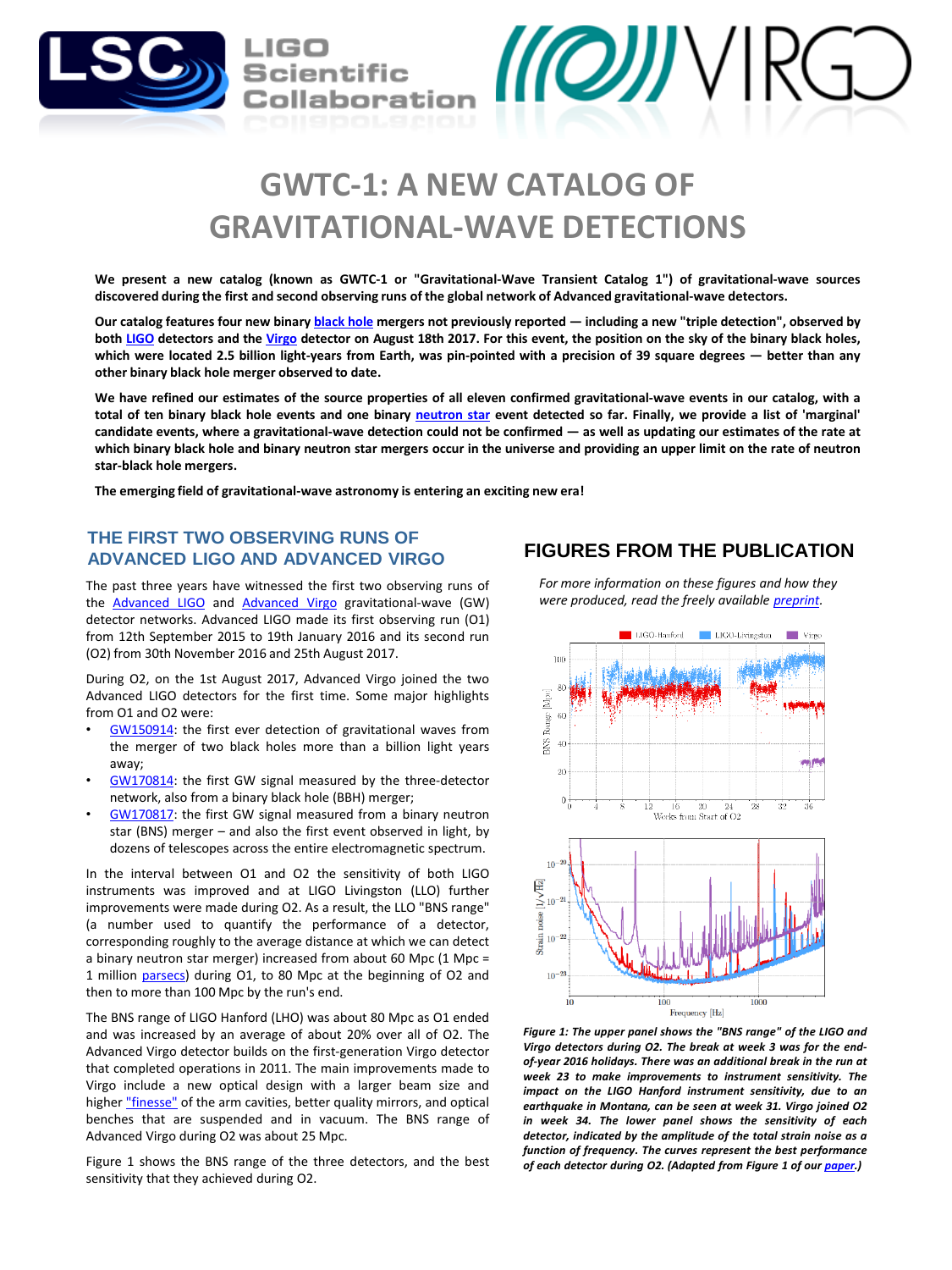The individual LIGO detectors were taking data about 60% of the time, with data taken simultaneously by both detectors (referred to as 'coincidence data') 45% of the time. After removing the intervals affected by instrumental disturbances, the period of 'coincidence data' amounts to 118 days. 15 of these days were also in coincidence with Virgo, which took sensitive data about 80% of the time.

Searches for gravitational-wave signals from the merger of compact binary systems were carried out by two independent search algorithms, named "PyCBC" and "GstLAL", that compare the observed data with the theoretical signal predicted by General [Relativity](https://en.wikipedia.org/wiki/General_relativity) using a technique called ["matched](https://en.wikipedia.org/wiki/Matched_filter) filtering". In addition, another generic search algorithm, named "cWB", that does not assume a specific, theoretical model for the gravitational-wave signal, was also used. Improvements in these search algorithms and an extension of the search, in terms of the properties of the astrophysical objects being searched for, motivated the reanalysis of data from O1. Similarly, the application of a "data cleaning" procedure, to remove some of the detector noise and improve the sensitivity, has also motivated re-analysis of the O2 data.

Each search method produces a list of candidate events which are ranked in terms of their signal strength with respect to the detector's noise  $-$  a quantity called the ["signal-to-noise-ratio"](https://en.wikipedia.org/wiki/Signal-to-noise_ratio) (SNR)  $-$  and their statistical significance, quantified by the false alarm rate (FAR), i.e. the rate at which one might expect such a candidate event to have occurred by chance, due simply to the noise characteristics of the detector data mimicking an actual gravitational-wave detection. By setting a FAR threshold of less than 1 per 30 days (about 12.2 per year) in at least one of the two matched-filter analysis algorithms, we restricted the list of candidate events and eliminated many candidate signals that are very likely to have been simply artefacts of the detector noise: within these candidates we found 11 events with a probability larger than 50% of having an astrophysical origin, rather than being instrumental noise. These candidates are labeled with the prefix 'GW' followed by the date of the detection (i.e. GW150914). The other candidates are considered as 'marginal' events, unlikely to be of astrophysical origin.

#### **SOME OLD FRIENDS – AND SOME NEW DISCOVERIES**

Our three search algorithms have identified a total of eleven confident detections in the O1+O2 data. Seven of these have been previously reported: three BBH mergers from O1, and three further BBH mergers and one BNS merger from O2. One of the BBH mergers from O1 was previously referred to as LVT151012 (detected October 12th 2015), as its initial discovery reported in 2016 was at too low a statistical significance to merit being claimed as a GW detection at that time. However, a detailed re-analysis of this event has now [demonstrated](https://en.wikipedia.org/wiki/Statistical_significance) that it does indeed meet the criteria of a confident detection, and it is now re-labeled as GW151012.

In addition we have discovered four new gravitational-wave events during O2: GW170729 (detected July 29th), GW170809 (August 9th), GW170818 (August 18th) and GW170823 (August 23rd), all from coalescing black hole binaries. GW170818 stands out among the new discoveries, as the second BBH triple-coincident detection (after GW170814) observed by both LIGO detectors and by Virgo.

#### **MEASURING THE PROPERTIES OF OUR GRAVITATIONAL-WAVE SOURCES**

A pair of black holes undergoing nearly-circular orbits around each other before merging together is described by a combination of 15 physical quantities, or [parameters](https://en.wikipedia.org/wiki/Parameter). 8 of these parameters are properties of the black hole system itself: these are the black hole masses and its "spin", which is related to the angular [momentumo](https://en.wikipedia.org/wiki/Angular_momentum)f each body. 7 further parameters are related to how the gravitational-wave source is observed here on Earth: these are the position of the source on the sky, its distance from us, how much the BBH's [orbital](https://en.wikipedia.org/wiki/Orbital_plane_(astronomy)) plane is inclined with respect to the line-of-sight to the source, the angle of [polarization](https://en.wikipedia.org/wiki/Polarization_(waves)) of the gravitational waves that the source emits, the time at which the pair of black holes merge together and the [phase](https://en.wikipedia.org/wiki/Phase_(waves)) of the gravitational-wave emission at that time. Since neutron stars are made of matter, the gravitational waves produced by BNS systems depend also on another parameter known as their "tidal deformability"; this measures how much each star is deformed by the tidal [distortion](https://en.wikipedia.org/wiki/Tidal_force) caused by its companion during the final orbits before the merger. Measurements of the tidal deformability can tell us about the internal structure of the neutron stars.

Figure 2 shows our estimates of the component masses of all the GW events discovered, inferred from the data; for each event the area shown is a way of representing the range of values within which we are 90% sure that the component masses lie — referred to as a "90% [credible](https://en.wikipedia.org/wiki/Credible_interval) region". (Note that in each case we have labeled the binary component with the larger mass as '1'). We can see that the masses of the components of the of BBH systems cover a wide range, from about 5 times the [mass](https://en.wikipedia.org/wiki/Solar_mass) of the Sun to about 70 times the mass of the Sun — which is consistent with the range expected for stellar-mass BHs. The heaviest BBH system is GW170729 and the two lightest systems are GW151226 and GW170608.

The gravitational-wave signal generated well before the merger, known as the ["inspiral"\)](https://en.wikipedia.org/wiki/Binary_black_hole#Inspiral) mainly depends on a special combination of the individual masses of the components, called the "chirp [mass",](https://en.wikipedia.org/wiki/Chirp_mass) a parameter which can be measured with higher precision for lower mass binary systems. Other important parameters, such as the ratio between the component masses and the "effective aligned spin" (which is related to a particular combination of the spins of the individual components before they merge) are more difficult to measure precisely, since different values of these parameters lead to rather similar effects on the predicted gravitational-wave signal.



*Figure 2: 90% credible regions for the estimated component masses of our gravitational-wave detections, in units of the mass of the Sun. The estimated masses of the neutron stars in GW170817 are shown in the bottom left hand corner of the plot. All other events are binary black hole mergers. It can be seen that the estimated masses cover a wide range, from about 5 times to about 70 times the mass of the Sun. For each event we have labeled the more massive component of the binary pair as '1'. (Adapted from Figure 4 of our paper.)*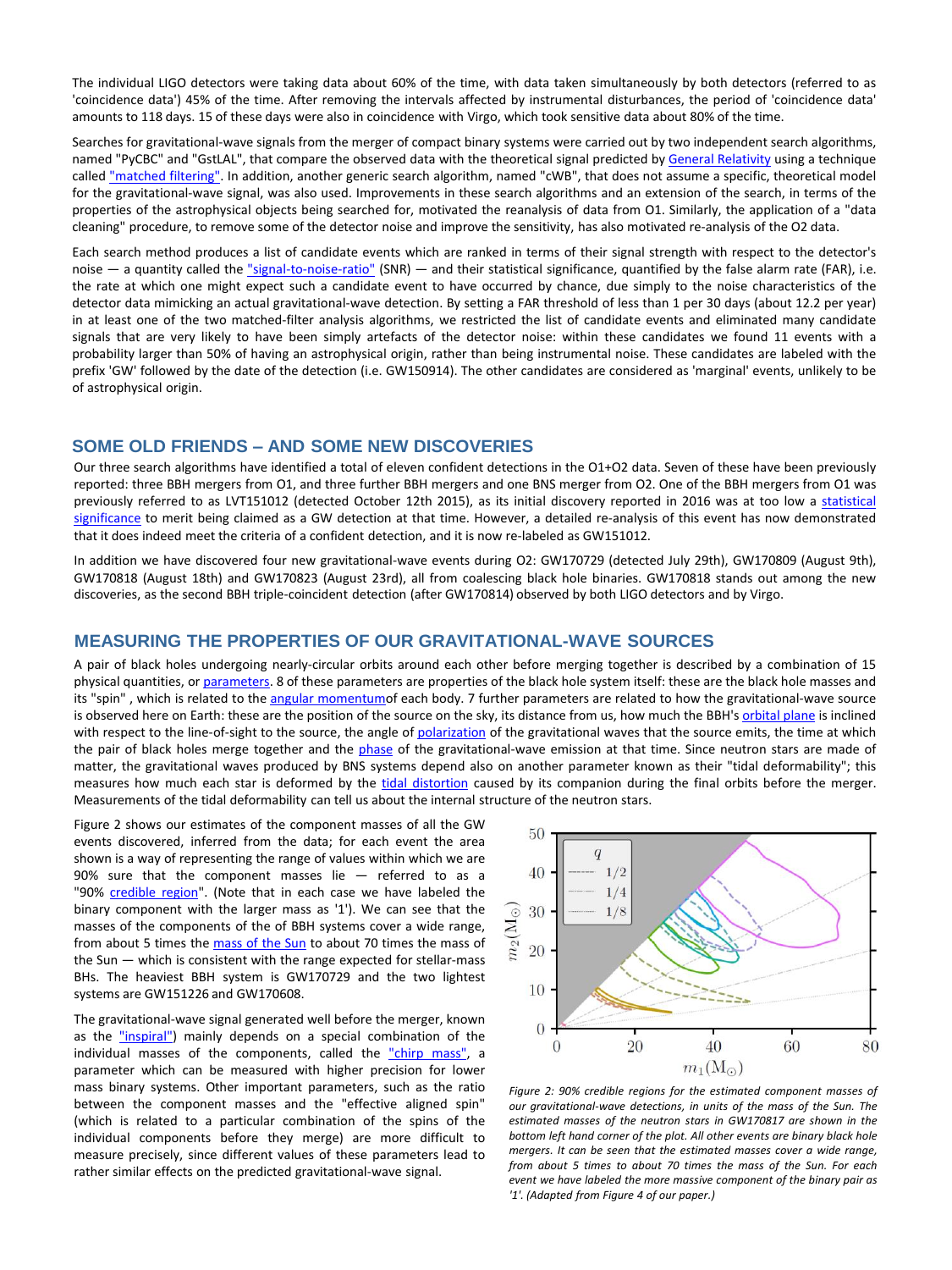We can see this in Figure 3, for example: for all events, the distribution of the effective spin is centered around zero, except for GW170729 and GW151226, where we can rule out a zero value for the effective spin with more than 90% confidence. More precise measurements of the spins and masses in the future will give us greater insight into different scenarios for how stellar binary systems form and evolve. For the moment, however, with our current detector sensitivity it is difficult to measure the spins of individual black holes.

Some other important quantities inferred from our gravitational-wave signals are the final mass and spin of the merged object, the amount of GW energy radiated and the corresponding peak **[luminosity](https://en.wikipedia.org/wiki/Luminosity)** emitted in GWs. We found that a few percent of the binary's total mass is radiated away in GWs: the larger the total mass, the larger is the the amount of radiated energy. For example, for GW170729, the heaviest BBH system detected so far, the radiated energy corresponds to nearly five solar masses and the peak luminosity to more than 4 x  $10^{56}$  erg/s  $-$  or roughly 50 times more luminous than the light power of every star in the entire universe!

The amplitude of the GW signal that we measure is inversely proportional to the distance of the GW source (more specifically, a particular measure known as its ["luminosity](https://en.wikipedia.org/wiki/Luminosity_distance) distance") allowing us to estimate their distance. Our estimates do carry a substantial uncertainty, particularly for the more remote systems, but it is clear that we are detecting GW events that occurred "a long time ago in a galaxy far, far away"



*Figure 3: Estimated values of the effective aligned spin for each of our gravitational-wave detections. We can see that in all cases our estimate of this quantity is centered around zero, except for GW170729 and GW151226 where we can rule out a zero value for the effective spin with more than 90% confidence. (Adapted from Figure 5 of our paper.)*

Of the ten BBH systems in our catalog, six have estimated distances of about a Gigaparsec (1 Gpc = 1 billion parsecs) or more: the most distant source (which was also the heaviest) is GW170729, at a distance of 2.76 Gpc, or about 9 billion [light-years,](https://en.wikipedia.org/wiki/Light-year) while the closest source is GW170608 which is 0.32 Gpc (or about 1 billion light years distant). On the other hand the BNS system GW170817 is, relatively speaking, on our cosmic doorstep at a distance of only 0.04 Gpc, or 130 million light-years.



*Figure 4: Sky maps showing 50% and 90% credible regions for the measured location on the sky of our gravitational-wave detections. The significantly better sky localization provided by the network of three detectors (LLO, LHO and Virgo) is apparent for e.g. GW170818. (Adapted from Figure 8 of our [paper.](https://dcc.ligo.org/public/0156/P1800307/005/o2catalog.pdf))*

## **THE IMPORTANCE OF THE NETWORK**

When a GW signal reaches the Earth it will arrive at the different detector sites at slightly different times. These observed arrival times and also the amplitude of the GW signal measured at each detector allows us to localize the direction on the sky from which signal came. Two detectors can constrain the direction to lie somewhere on a broken ring on the sky, but with a third detector in the network we can pinpoint the sky location much better — providing critical information to alert astronomers who can search that area of sky with telescopes spanning the entire [electromagnetic](https://en.wikipedia.org/wiki/Electromagnetic_spectrum) spectrum (optical or in other wavelengths).

The improvement in sky localization provided by the network is very clear in our results, and can be seen in Figure 4, which shows how well the sky positions of our gravitational-wave events were localized. For example, the most poorly localized event in our catalog is the BBH merger GW170823 — which was observed by only the two LIGO detectors and was located within a sky area of more than 1600 square degrees (or about 5000 times the area of the full moon). On the other hand the BBH merger GW170818, which had a quite similar signal strength to GW170823, was observed by all three detectors and was pinpointed to about 39 square degrees on the sky. Only the BNS triple detection, GW170817, was pinpointed more precisely than this — at only 16 square degrees.

Finally, Figure 5 shows the GW data for all of the BBH mergers displayed (in the left panel for each merger) as a "timefrequency" map: a [representation](https://en.wikipedia.org/wiki/Time%E2%80%93frequency_analysis) of the data that uses time as the horizontal axis and the GW frequency as the vertical axis, with a measure of the strength of the signal represented by the color bar.

In many cases the characteristic upwardly-sweeping "chirp" pattern expected for an inspiraling BBH system is clearly visible. The right hand panels for each merger show the reconstructed signal waveforms using two different reconstruction methods; these are found to be consistent with each other when we take into account the uncertainties in the process.